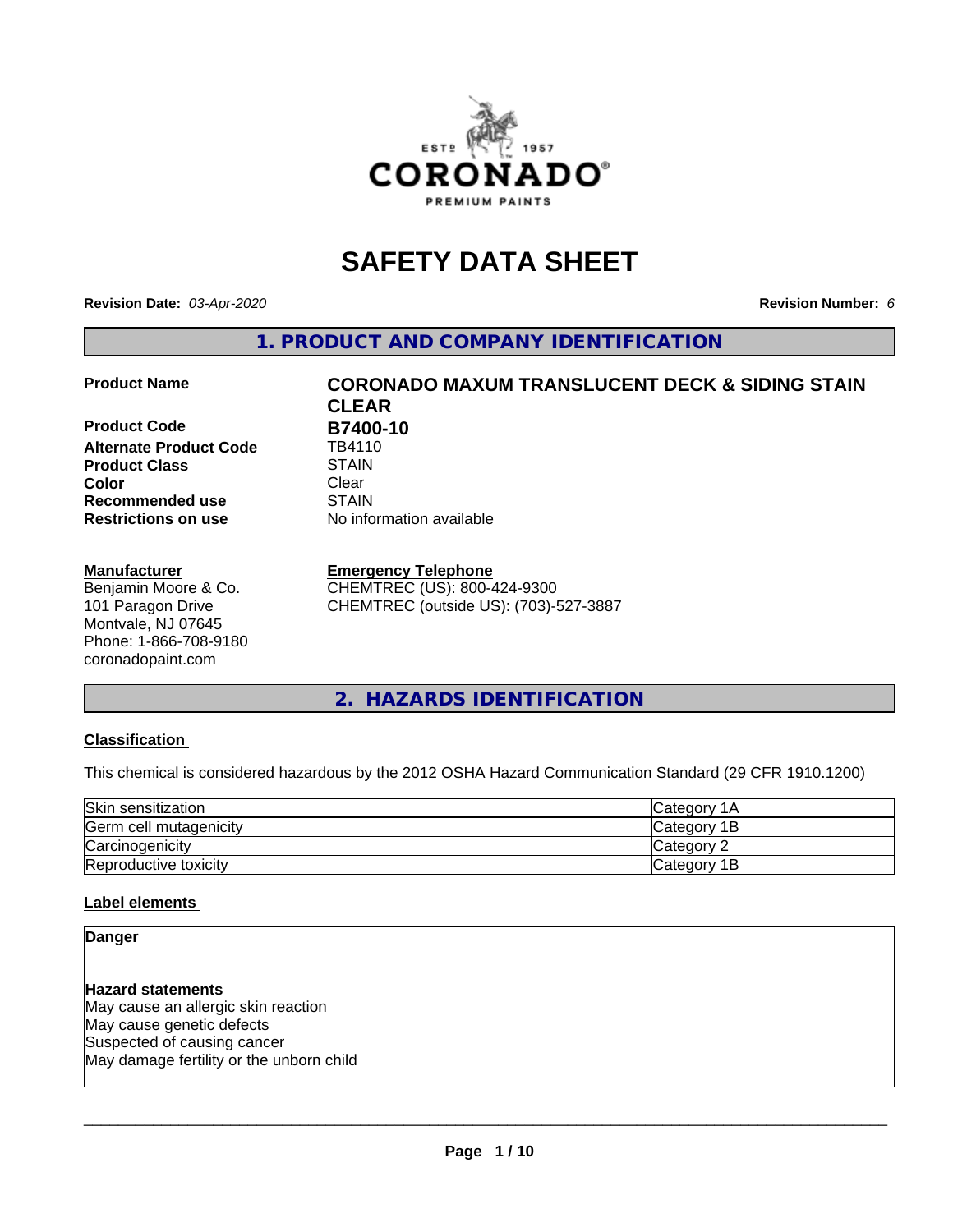## \_\_\_\_\_\_\_\_\_\_\_\_\_\_\_\_\_\_\_\_\_\_\_\_\_\_\_\_\_\_\_\_\_\_\_\_\_\_\_\_\_\_\_\_\_\_\_\_\_\_\_\_\_\_\_\_\_\_\_\_\_\_\_\_\_\_\_\_\_\_\_\_\_\_\_\_\_\_\_\_\_\_\_\_\_\_\_\_\_\_\_\_\_ B7400-10 - **CORONADO MAXUM TRANSLUCENT DECK & SIDING STAIN CLEAR**



**Appearance** liquid

**Odor** little or no odor

#### **Precautionary Statements - Prevention**

Obtain special instructions before use Do not handle until all safety precautions have been read and understood Use personal protective equipment as required Avoid breathing dust/fume/gas/mist/vapors/spray Contaminated work clothing should not be allowed out of the workplace Wear protective gloves

#### **Precautionary Statements - Response**

IF exposed or concerned: Get medical advice/attention **Skin** IF ON SKIN: Wash with plenty of soap and water If skin irritation or rash occurs: Get medical advice/attention Wash contaminated clothing before reuse

#### **Precautionary Statements - Storage**

Store locked up

#### **Precautionary Statements - Disposal**

Dispose of contents/container to an approved waste disposal plant

#### **Hazards not otherwise classified (HNOC)**

Not applicable

#### **Other information**

No information available

#### **3. COMPOSITION INFORMATION ON COMPONENTS**

| <b>Chemical name</b>                               | <b>CAS No.</b> | Weight-%    |
|----------------------------------------------------|----------------|-------------|
| Propylene glycol                                   | $57 - 55 - 6$  | - 5         |
| 2-Amino-2-methly-1-propanol                        | 124-68-5       | $0.1 - 0.5$ |
| Poly(oxy-1,2-ethanediyl),                          | 104810-48-2    | $0.1 - 0.5$ |
| .alpha.-[3-[3-(2H-benzotriazol-2-yl)-5-(1,1-dimeth |                |             |
| ylethyl)-4-hydroxyphenyl]-1-oxopropyl]-.omega.-h   |                |             |
| ydroxy-                                            |                |             |
| Decanedioic acid,                                  | 41556-26-7     | $0.1 - 0.5$ |
| bis(1,2,2,6,6-pentamethyl-4-piperidinyl) ester     |                |             |
| Carbamic acid, 1H-benzimidazol-2-yl-, methyl       | 10605-21-7     | $0.1 - 0.5$ |
| ester                                              |                |             |
| Poly(oxy-1,2-ethanediyl),                          | 104810-47-1    | $0.1 - 0.5$ |
| .alpha.-[3-[3-(2H-benzotriazol-2-yl)-5-(1,1-dimeth |                |             |
| ylethyl)-4-hydroxyphenyl]-1-oxopropyl]-.omega.-[   |                |             |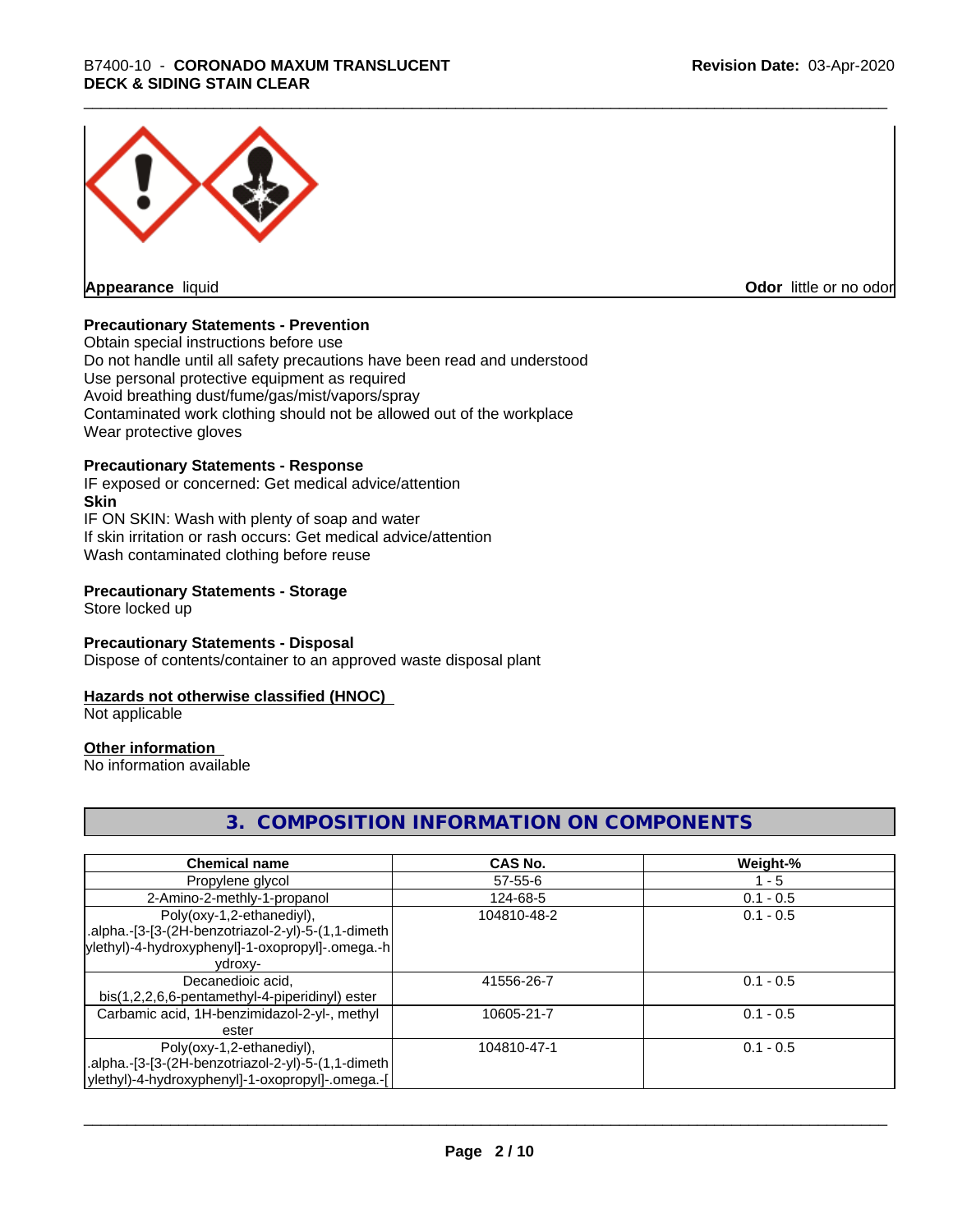| 3-[3-(2H-benzotriazol-2-yl)-5-(1,1-dimethylethyl)- |            |     |
|----------------------------------------------------|------------|-----|
| 4-hydroxyphenyll-1-oxoprop                         |            |     |
| Cobalt neodecanoate                                | 27253-31-2 | v.J |

|                                                  | 4. FIRST AID MEASURES                                                                                                                                                                                                               |
|--------------------------------------------------|-------------------------------------------------------------------------------------------------------------------------------------------------------------------------------------------------------------------------------------|
| <b>General Advice</b>                            | If symptoms persist, call a physician. Show this safety data sheet to the doctor in<br>attendance.                                                                                                                                  |
| <b>Eye Contact</b>                               | Rinse thoroughly with plenty of water for at least 15 minutes and consult a<br>physician.                                                                                                                                           |
| <b>Skin Contact</b>                              | Wash off immediately with soap and plenty of water while removing all<br>contaminated clothes and shoes. If skin irritation persists, call a physician. Wash<br>clothing before reuse. Destroy contaminated articles such as shoes. |
| <b>Inhalation</b>                                | Move to fresh air. If symptoms persist, call a physician.                                                                                                                                                                           |
| Ingestion                                        | Clean mouth with water and afterwards drink plenty of water. Consult a physician<br>if necessary.                                                                                                                                   |
| <b>Most Important</b><br><b>Symptoms/Effects</b> | May cause allergic skin reaction.                                                                                                                                                                                                   |
| <b>Notes To Physician</b>                        | Treat symptomatically.                                                                                                                                                                                                              |

**5. FIRE-FIGHTING MEASURES**

| <b>Suitable Extinguishing Media</b>                                              | Use extinguishing measures that are appropriate to local<br>circumstances and the surrounding environment.                                   |
|----------------------------------------------------------------------------------|----------------------------------------------------------------------------------------------------------------------------------------------|
| Protective equipment and precautions for firefighters                            | As in any fire, wear self-contained breathing apparatus<br>pressure-demand, MSHA/NIOSH (approved or equivalent)<br>and full protective gear. |
| <b>Specific Hazards Arising From The Chemical</b>                                | Closed containers may rupture if exposed to fire or<br>extreme heat.                                                                         |
| Sensitivity to mechanical impact                                                 | No.                                                                                                                                          |
| Sensitivity to static discharge                                                  | No.                                                                                                                                          |
| <b>Flash Point Data</b><br>Flash point (°F)<br>Flash Point (°C)<br><b>Method</b> | Not applicable<br>Not applicable<br>Not applicable                                                                                           |
| <b>Flammability Limits In Air</b>                                                |                                                                                                                                              |
| Lower flammability limit:<br><b>Upper flammability limit:</b>                    | Not applicable<br>Not applicable                                                                                                             |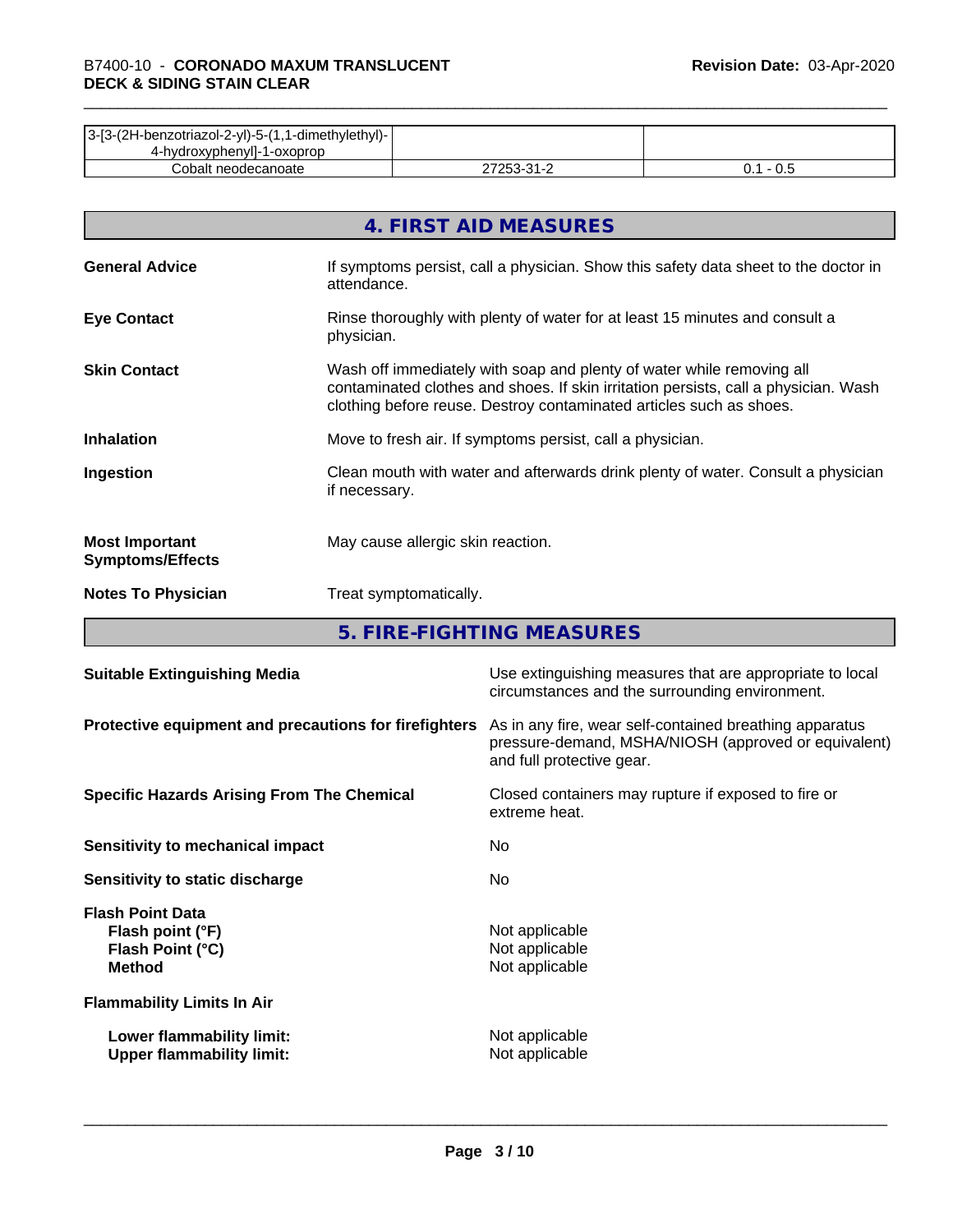| <u>NFPA</u>        | Health: $2$ | <b>Flammability: 0</b> | <b>Instability: 0</b> | <b>Special: Not Applicable</b> |
|--------------------|-------------|------------------------|-----------------------|--------------------------------|
| <b>NFPA Legend</b> |             |                        |                       |                                |

#### 0 - Not Hazardous

- 1 Slightly
- 2 Moderate
- 3 High
- 4 Severe

*The ratings assigned are only suggested ratings, the contractor/employer has ultimate responsibilities for NFPA ratings where this system is used.*

*Additional information regarding the NFPA rating system is available from the National Fire Protection Agency (NFPA) at www.nfpa.org.*

#### **6. ACCIDENTAL RELEASE MEASURES**

| <b>Personal Precautions</b>      | Avoid contact with skin, eyes and clothing. Ensure adequate ventilation.                                                                                                         |  |  |
|----------------------------------|----------------------------------------------------------------------------------------------------------------------------------------------------------------------------------|--|--|
| <b>Other Information</b>         | Prevent further leakage or spillage if safe to do so.                                                                                                                            |  |  |
| <b>Environmental precautions</b> | See Section 12 for additional Ecological Information.                                                                                                                            |  |  |
| <b>Methods for Cleaning Up</b>   | Soak up with inert absorbent material. Sweep up and shovel into suitable<br>containers for disposal.                                                                             |  |  |
|                                  | 7. HANDLING AND STORAGE                                                                                                                                                          |  |  |
| <b>Handling</b>                  | Avoid contact with skin, eyes and clothing. Avoid breathing vapors, spray mists or<br>sanding dust. In case of insufficient ventilation, wear suitable respiratory<br>equipment. |  |  |
| <b>Storage</b>                   | Keep container tightly closed. Keep out of the reach of children.                                                                                                                |  |  |
| <b>Incompatible Materials</b>    | No information available                                                                                                                                                         |  |  |

#### **8. EXPOSURE CONTROLS/PERSONAL PROTECTION**

#### **Exposure Limits**

*No exposure limits have been established for this product.*

#### **Legend**

| <b>Engineering Measures</b>          | Ensure adequate ventilation, especially in confined areas.                                                                                                                                                                                                                                                          |  |  |
|--------------------------------------|---------------------------------------------------------------------------------------------------------------------------------------------------------------------------------------------------------------------------------------------------------------------------------------------------------------------|--|--|
| <b>Personal Protective Equipment</b> |                                                                                                                                                                                                                                                                                                                     |  |  |
| <b>Eye/Face Protection</b>           | Safety glasses with side-shields.                                                                                                                                                                                                                                                                                   |  |  |
| <b>Skin Protection</b>               | Protective gloves and impervious clothing.                                                                                                                                                                                                                                                                          |  |  |
| <b>Respiratory Protection</b>        | Use only with adequate ventilation. In operations where exposure limits are<br>exceeded, use a NIOSH approved respirator that has been selected by a<br>technically qualified person for the specific work conditions. When spraying the<br>product or applying in confined areas, wear a NIOSH approved respirator |  |  |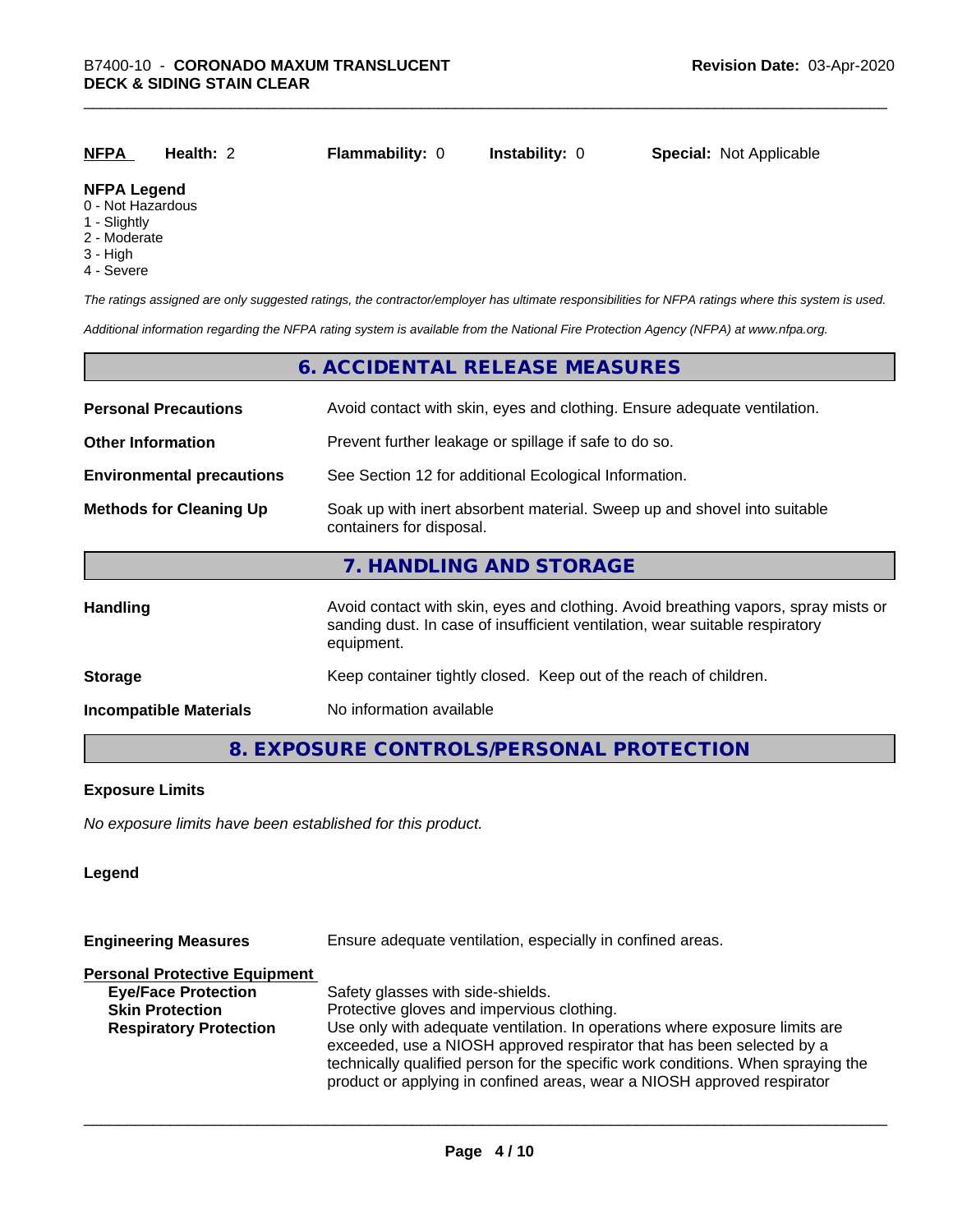specified for paint spray or organic vapors.

**Hygiene Measures** Avoid contact with skin, eyes and clothing. Remove and wash contaminated clothing before re-use. Wash thoroughly after handling.

#### **9. PHYSICAL AND CHEMICAL PROPERTIES**

**Appearance** liquid **Odor** little or no odor **Odor Threshold** No information available **Density (Ibs/gal)** 8.55 - 8.65 **Specific Gravity** 1.02 - 1.04 **pH** No information available **Viscosity (cps)** No information available **Solubility(ies)** No information available **Evaporation Rate No information available No information available Vapor pressure** No information available **Vapor density No information available No** information available **Wt. % Solids** 20 - 30 **Vol. % Solids** 15 - 25 **Wt. % Volatiles** 70 - 80 **Vol. % Volatiles** 75 - 85<br> **VOC Requiatory Limit (q/L)** 250 **VOC** Regulatory Limit (g/L) **Boiling Point (°F)** 212 **Boiling Point (°C)** 100 **Freezing point (°F)** 32 **Freezing Point (°C)**<br> **Flash point (°F)**<br> **Flash point (°F)**<br> **Point (°F)**<br> **Point (°F)**<br> **Point (°F)**<br> **Point (°F)**<br> **Point (°F) Flash point (°F)**<br> **Flash Point (°C)**<br> **Flash Point (°C)**<br> **C Flash Point (°C) Method** Not applicable **Flammability (solid, gas)** Not applicable<br> **Upper flammability limit:** Not applicable **Upper flammability limit: Lower flammability limit:**<br> **Autoignition Temperature (°F)** Not applicable havailable available **Autoignition Temperature (°F) Autoignition Temperature (°C)** No information available **Decomposition Temperature (°F)** No information available **Decomposition Temperature (°C)** No information available **Partition coefficient Contract Contract Contract Contract Contract Contract Contract Contract Contract Contract Contract Contract Contract Contract Contract Contract Contract Contract Contract Contract Contract Contract** 

**No information available** 

#### **10. STABILITY AND REACTIVITY**

| <b>Reactivity</b>                       | Not Applicable                           |
|-----------------------------------------|------------------------------------------|
| <b>Chemical Stability</b>               | Stable under normal conditions.          |
| <b>Conditions to avoid</b>              | Prevent from freezing.                   |
| <b>Incompatible Materials</b>           | No materials to be especially mentioned. |
| <b>Hazardous Decomposition Products</b> | None under normal use.                   |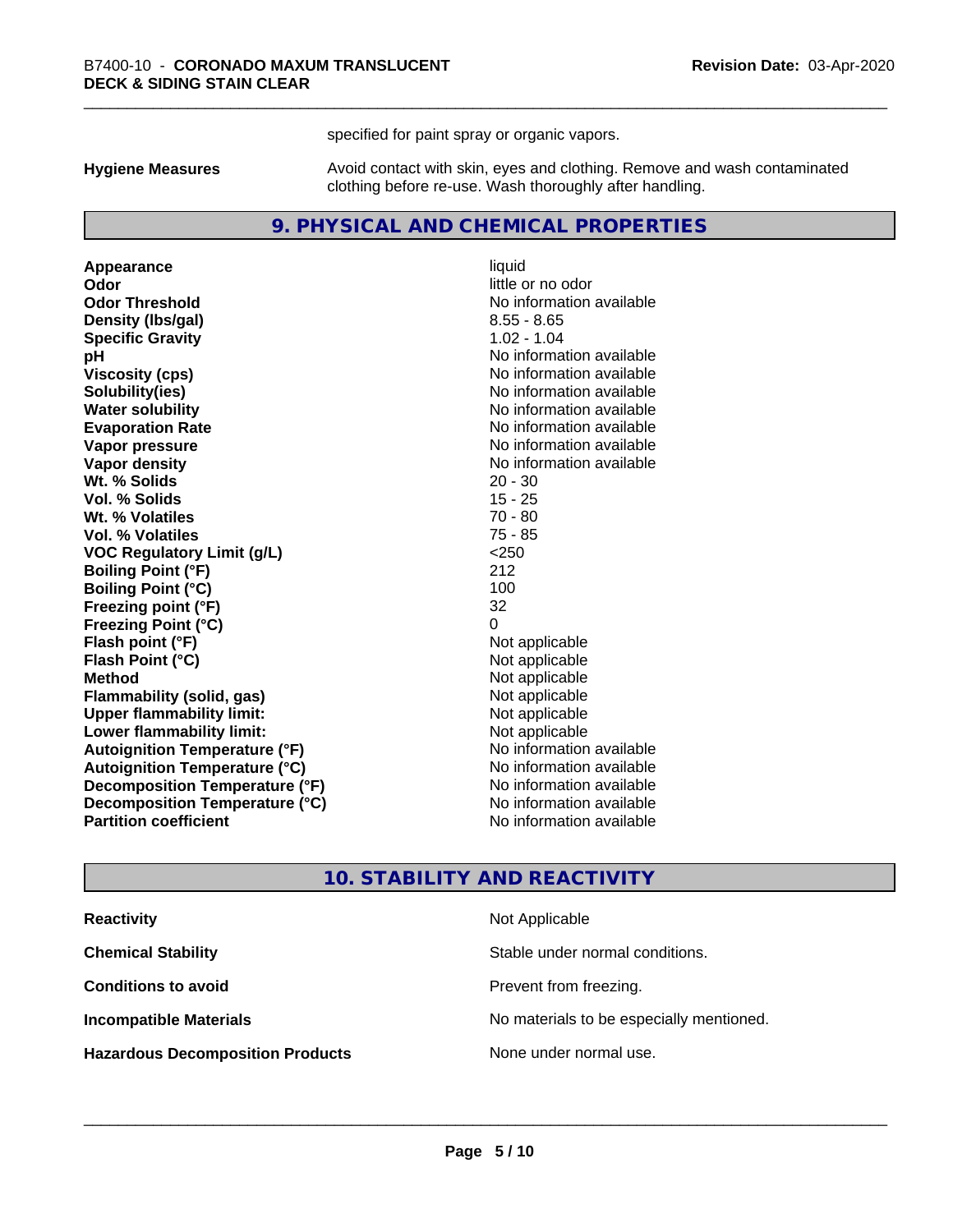## **Possibility of hazardous reactions** None under normal conditions of use.

## **11. TOXICOLOGICAL INFORMATION**

| <b>Product Information</b>                                                                                                                                                                                                                                                                                                                                                     |                                                                                                                                                                                                                                                                                                                                                                                                                                                                                                                                                                                                                         |
|--------------------------------------------------------------------------------------------------------------------------------------------------------------------------------------------------------------------------------------------------------------------------------------------------------------------------------------------------------------------------------|-------------------------------------------------------------------------------------------------------------------------------------------------------------------------------------------------------------------------------------------------------------------------------------------------------------------------------------------------------------------------------------------------------------------------------------------------------------------------------------------------------------------------------------------------------------------------------------------------------------------------|
| Information on likely routes of exposure                                                                                                                                                                                                                                                                                                                                       |                                                                                                                                                                                                                                                                                                                                                                                                                                                                                                                                                                                                                         |
| <b>Principal Routes of Exposure</b>                                                                                                                                                                                                                                                                                                                                            | Eye contact, skin contact and inhalation.                                                                                                                                                                                                                                                                                                                                                                                                                                                                                                                                                                               |
| <b>Acute Toxicity</b>                                                                                                                                                                                                                                                                                                                                                          |                                                                                                                                                                                                                                                                                                                                                                                                                                                                                                                                                                                                                         |
| <b>Product Information</b>                                                                                                                                                                                                                                                                                                                                                     | No information available                                                                                                                                                                                                                                                                                                                                                                                                                                                                                                                                                                                                |
|                                                                                                                                                                                                                                                                                                                                                                                | Symptoms related to the physical, chemical and toxicological characteristics                                                                                                                                                                                                                                                                                                                                                                                                                                                                                                                                            |
| <b>Symptoms</b>                                                                                                                                                                                                                                                                                                                                                                | No information available                                                                                                                                                                                                                                                                                                                                                                                                                                                                                                                                                                                                |
|                                                                                                                                                                                                                                                                                                                                                                                | Delayed and immediate effects as well as chronic effects from short and long-term exposure                                                                                                                                                                                                                                                                                                                                                                                                                                                                                                                              |
| Eye contact<br><b>Skin contact</b><br><b>Inhalation</b><br>Ingestion<br><b>Sensitization</b><br><b>Neurological Effects</b><br><b>Mutagenic Effects</b><br><b>Reproductive Effects</b><br><b>Developmental Effects</b><br><b>Target organ effects</b><br><b>STOT - single exposure</b><br><b>STOT - repeated exposure</b><br>Other adverse effects<br><b>Aspiration Hazard</b> | May cause slight irritation.<br>Substance may cause slight skin irritation. Prolonged or repeated contact may dry<br>skin and cause irritation.<br>May cause irritation of respiratory tract.<br>Ingestion may cause gastrointestinal irritation, nausea, vomiting and diarrhea.<br>May cause an allergic skin reaction<br>No information available.<br>Suspected of causing genetic defects.<br>May damage fertility or the unborn child.<br>No information available.<br>No information available.<br>No information available.<br>No information available.<br>No information available.<br>No information available |
| <b>Numerical measures of toxicity</b>                                                                                                                                                                                                                                                                                                                                          |                                                                                                                                                                                                                                                                                                                                                                                                                                                                                                                                                                                                                         |
|                                                                                                                                                                                                                                                                                                                                                                                | The following values are calculated based on chapter 3.1 of the GHS document                                                                                                                                                                                                                                                                                                                                                                                                                                                                                                                                            |
| <b>ATEmix (oral)</b><br><b>ATEmix (dermal)</b>                                                                                                                                                                                                                                                                                                                                 | 685645 mg/kg<br>713071 mg/kg                                                                                                                                                                                                                                                                                                                                                                                                                                                                                                                                                                                            |

#### **Component Information**

| Chemical name                                | Oral LD50            | Dermal LD50                           | Inhalation LC50 |
|----------------------------------------------|----------------------|---------------------------------------|-----------------|
| Propylene glycol                             | $= 20$ g/kg (Rat)    | $= 20800$ mg/kg (Rabbit)              |                 |
| $57 - 55 - 6$                                |                      |                                       |                 |
| 2-Amino-2-methly-1-propanol                  | $= 2900$ mg/kg (Rat) | $>$ 2000 mg/kg (Rabbit)               |                 |
| 124-68-5                                     |                      |                                       |                 |
| Decanedioic acid,                            | $= 2615$ mg/kg (Rat) |                                       |                 |
| $\vert$ bis(1,2,2,6,6-pentamethyl-4-piperidi |                      |                                       |                 |
| nyl) ester                                   |                      |                                       |                 |
| 41556-26-7                                   |                      |                                       |                 |
| Carbamic acid,                               | $>$ 5050 mg/kg (Rat) | $\cdot$ 10000 mg/kg (Rabbit) = 2 g/kg |                 |
| 1H-benzimidazol-2-yl-, methyl ester          | $= 6400$ mg/kg (Rat) | $Rat$ = 8500 mg/kg (Rabbit)           |                 |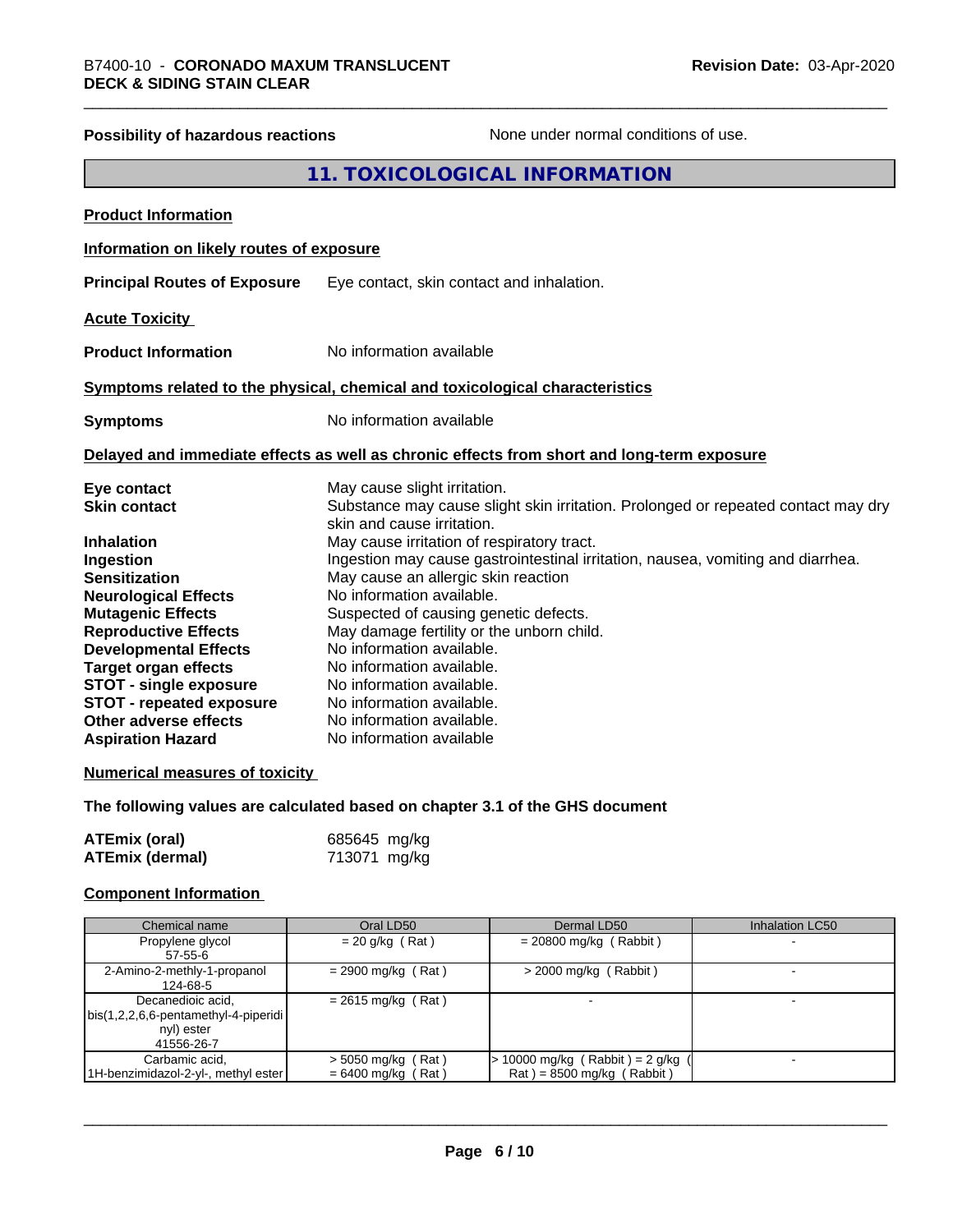| $\sim$<br>$\sim$ $\sim$ $\sim$<br>-<br>۱۲۱۱۰<br>.<br>. .                  |   |                        |  |
|---------------------------------------------------------------------------|---|------------------------|--|
| `∩h⊾<br>าoate                                                             | - | 0.500<br>W<br>- -<br>ີ |  |
| $\sim$<br>- ה<br>$ -$<br>$\sim$ $\sim$ $\sim$ $\sim$ $\sim$ $\sim$ $\sim$ |   |                        |  |

#### **Chronic Toxicity**

#### **Carcinogenicity**

*The information below indicateswhether each agency has listed any ingredient as a carcinogen:.*

| <b>Chemical name</b> | <b>IARC</b>                          | <b>NTP</b>                                    | <b>OSHA</b> |
|----------------------|--------------------------------------|-----------------------------------------------|-------------|
| Cobalt neodecanoate  | 2B<br>- Possible Human<br>Carcinogen | Reasonably<br>Anticipated Human<br>Carcinoɑen | ∟isted      |

• Cobalt and cobalt compounds are listed as possible human carcinogens by IARC (2B). However, there is inadequate evidence of the carcinogenicity of cobalt and cobalt compounds in humans.

#### **Legend**

IARC - International Agency for Research on Cancer NTP - National Toxicity Program OSHA - Occupational Safety & Health Administration

**12. ECOLOGICAL INFORMATION**

#### **Ecotoxicity Effects**

The environmental impact of this product has not been fully investigated.

#### **Product Information**

#### **Acute Toxicity to Fish**

No information available

#### **Acute Toxicity to Aquatic Invertebrates**

No information available

#### **Acute Toxicity to Aquatic Plants**

No information available

#### **Persistence / Degradability**

No information available.

#### **Bioaccumulation**

There is no data for this product.

#### **Mobility in Environmental Media**

No information available.

#### **Ozone**

No information available

#### **Component Information**

#### **Acute Toxicity to Fish**

Propylene glycol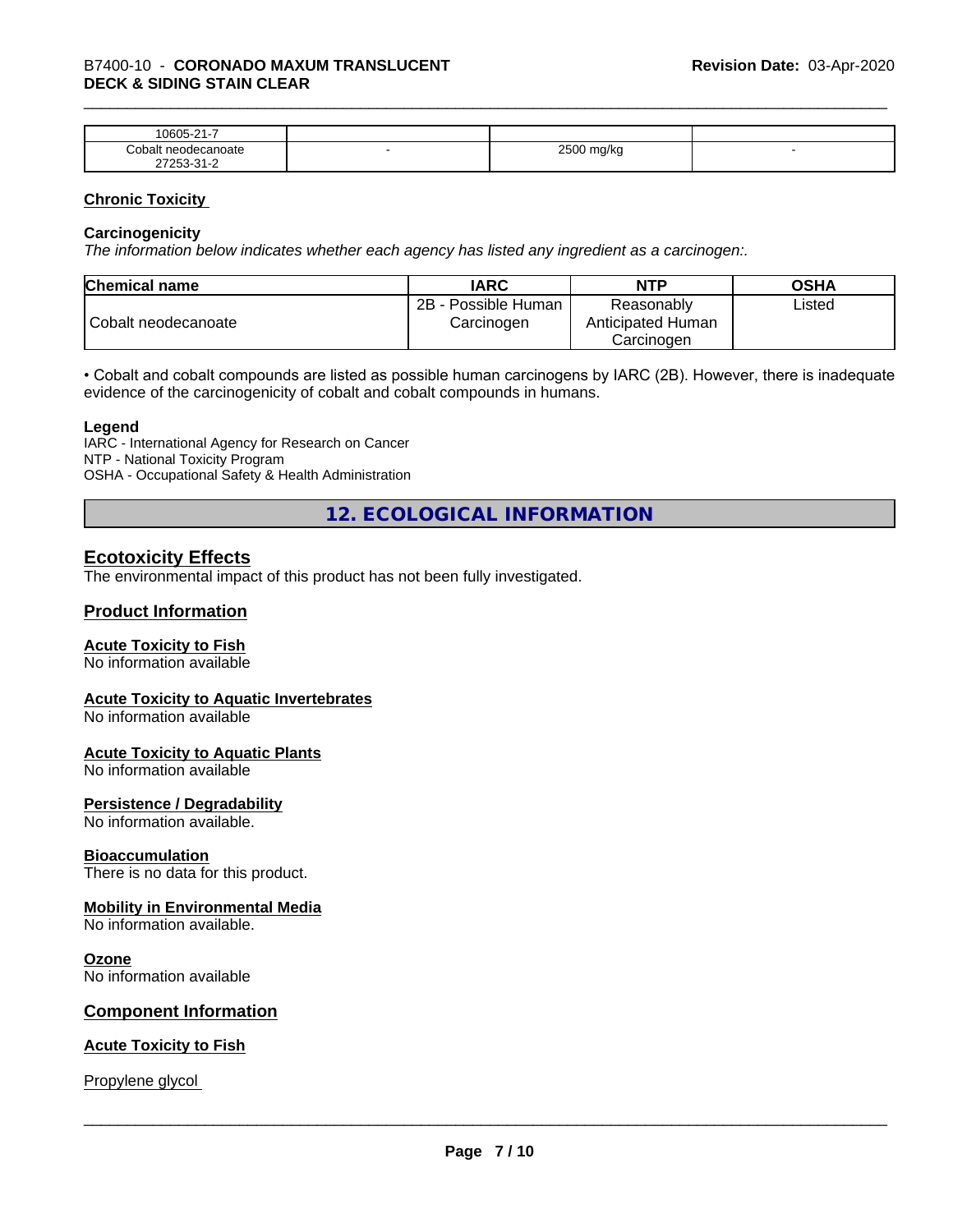LC50: 710 mg/L (Fathead Minnow - 96 hr.) Carbamic acid, 1H-benzimidazol-2-yl-, methyl ester LC50: 1.5 mg/L (Rainbow Trout - 96 hr.)

#### **Acute Toxicity to Aquatic Invertebrates**

#### Propylene glycol

EC50: > 10000 mg/L (Daphnia magna - 24 hr.) Carbamic acid, 1H-benzimidazol-2-yl-, methyl ester LC50: 0.22 mg/L (water flea - 48 hr.)

#### **Acute Toxicity to Aquatic Plants**

No information available

| 13. DISPOSAL CONSIDERATIONS |  |
|-----------------------------|--|
|                             |  |

| <b>Waste Disposal Method</b> | Dispose of in accordance with federal, state, and local regulations. Local<br>requirements may vary, consult your sanitation department or state-designated<br>environmental protection agency for more disposal options. |
|------------------------------|---------------------------------------------------------------------------------------------------------------------------------------------------------------------------------------------------------------------------|
|                              | 14. TRANSPORT INFORMATION                                                                                                                                                                                                 |
| <b>DOT</b>                   | Not regulated                                                                                                                                                                                                             |
| <b>ICAO/IATA</b>             | Not regulated                                                                                                                                                                                                             |
| <b>IMDG/IMO</b>              | Not regulated                                                                                                                                                                                                             |
|                              | 15. REGULATORY INFORMATION                                                                                                                                                                                                |

#### **International Inventories**

| <b>TSCA: United States</b> | Yes - All components are listed or exempt. |
|----------------------------|--------------------------------------------|
| <b>DSL: Canada</b>         | Yes - All components are listed or exempt. |

#### **Federal Regulations**

#### **SARA 311/312 hazardous categorization**

| Acute health hazard               | Yes |  |
|-----------------------------------|-----|--|
| Chronic Health Hazard             | Yes |  |
| Fire hazard                       | N٥  |  |
| Sudden release of pressure hazard | N٥  |  |
| <b>Reactive Hazard</b>            | N٥  |  |

#### **SARA 313**

Section 313 of Title III of the Superfund Amendments and Reauthorization Act of 1986 (SARA). This product contains a chemical or chemicals which are subject to the reporting requirements of the Act and Title 40 of the Code of Federal Regulations, Part 372: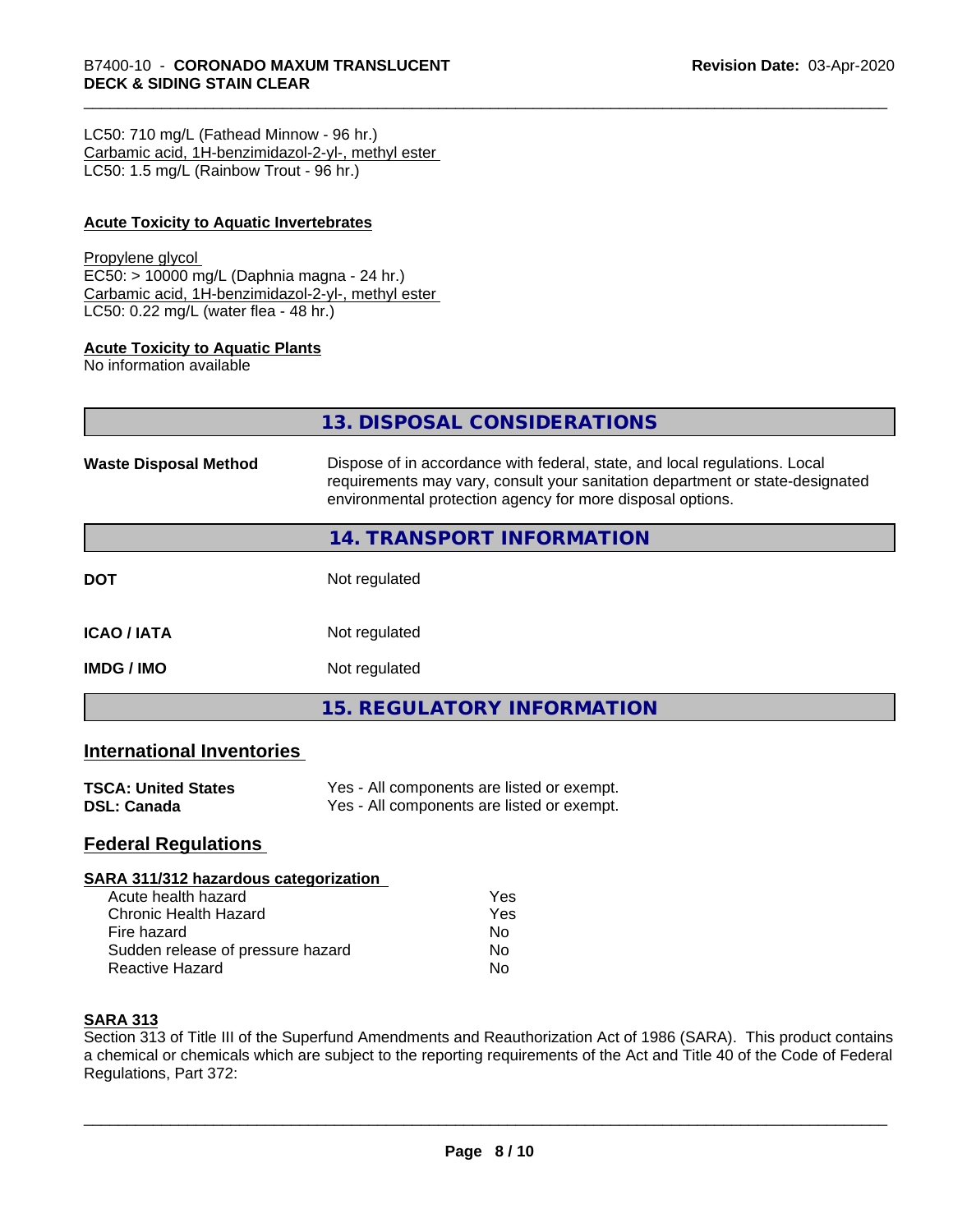#### *None*

#### **Clean Air Act,Section 112 Hazardous Air Pollutants (HAPs) (see 40 CFR 61)**

This product contains the following HAPs:

| <b>Chemical name</b> | CAS No.    | Weiaht-%    | <b>Hazardous Air Pollutant</b> |
|----------------------|------------|-------------|--------------------------------|
|                      |            |             | (HAP)                          |
| Cobalt neodecanoate  | 27253-31-2 | $0.1 - 0.5$ | ∟isted                         |

#### **US State Regulations**

#### **California Proposition 65**

**WARNING:** Cancer and Reproductive Harm– www.P65warnings.ca.gov

#### **State Right-to-Know**

| <b>Chemical name</b>                  | Massachusetts | <b>New Jersey</b> | Pennsylvania |
|---------------------------------------|---------------|-------------------|--------------|
| Propylene glycol                      |               |                   |              |
| Carbamic acid, 1H-benzimidazol-2-yl-, |               |                   |              |
| methyl ester                          |               |                   |              |
| Cobalt neodecanoate                   |               |                   |              |

#### **Legend**

X - Listed

**16. OTHER INFORMATION**

| HMIS | Health: $2^*$ | <b>Flammability: 0</b> | <b>Reactivity: 0</b> | PPE: - |
|------|---------------|------------------------|----------------------|--------|
|      |               |                        |                      |        |

#### **HMIS Legend**

- 0 Minimal Hazard
- 1 Slight Hazard
- 2 Moderate Hazard
- 3 Serious Hazard
- 4 Severe Hazard
- \* Chronic Hazard
- X Consult your supervisor or S.O.P. for "Special" handling instructions.

*Note: The PPE rating has intentionally been left blank. Choose appropriate PPE that will protect employees from the hazards the material will present under the actual normal conditions of use.*

*Caution: HMISÒ ratings are based on a 0-4 rating scale, with 0 representing minimal hazards or risks, and 4 representing significant hazards or risks. Although HMISÒ ratings are not required on MSDSs under 29 CFR 1910.1200, the preparer, has chosen to provide them. HMISÒ ratings are to be used only in conjunction with a fully implemented HMISÒ program by workers who have received appropriate HMISÒ training. HMISÒ is a registered trade and service mark of the NPCA. HMISÒ materials may be purchased exclusively from J. J. Keller (800) 327-6868.*

 **WARNING!** If you scrape, sand, or remove old paint, you may release lead dust. LEAD IS TOXIC. EXPOSURE TO LEAD DUST CAN CAUSE SERIOUS ILLNESS, SUCH AS BRAIN DAMAGE, ESPECIALLY IN CHILDREN. PREGNANT WOMEN SHOULD ALSO AVOID EXPOSURE.Wear a NIOSH approved respirator to control lead